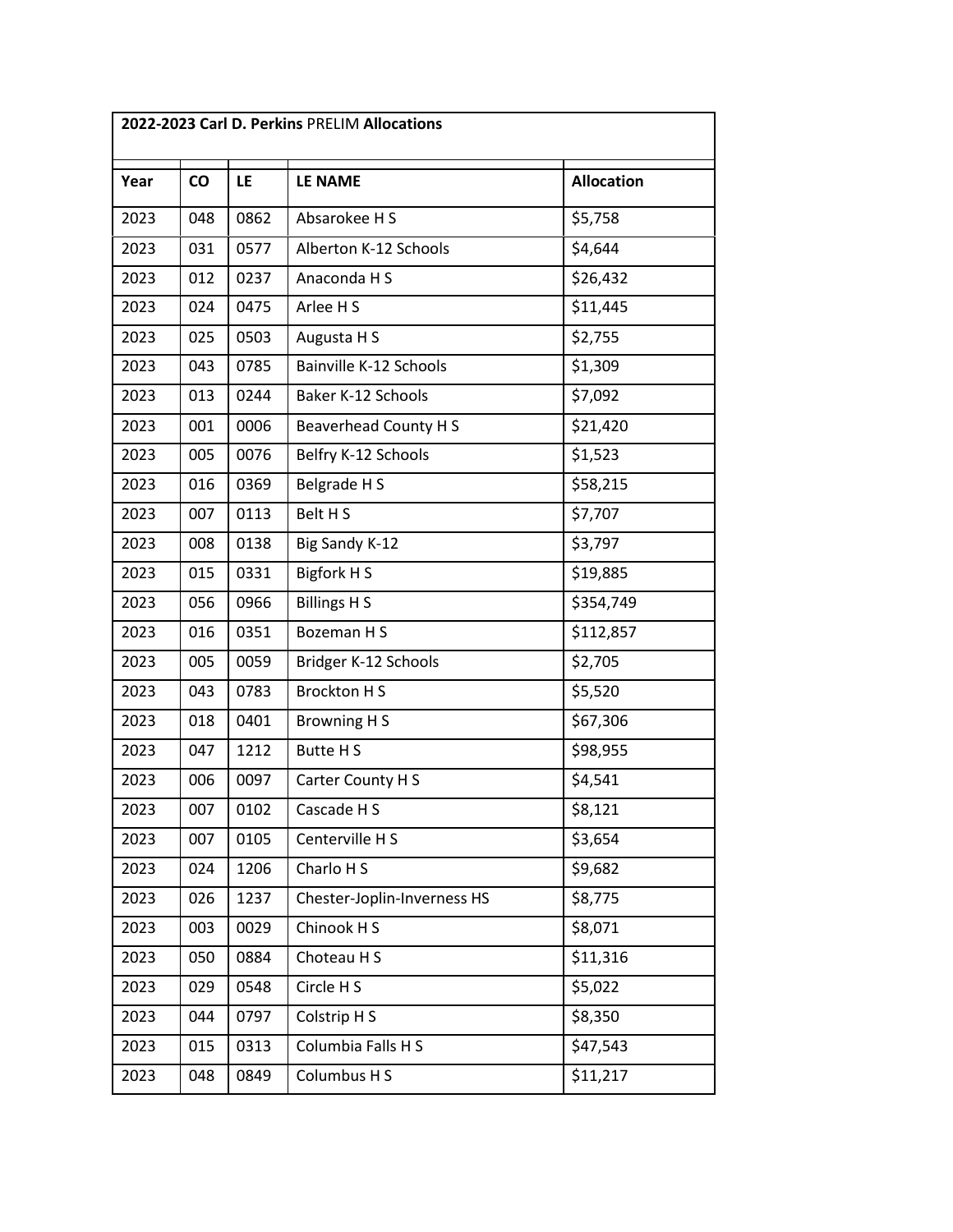| 2023 | 037 | 0675 | Conrad H S                  | \$13,023  |
|------|-----|------|-----------------------------|-----------|
| 2023 | 041 | 0731 | Corvallis K-12 Schools      | \$29,289  |
| 2023 | 043 | 0778 | Culbertson H S              | \$3,155   |
| 2023 | 009 | 0192 | Custer County H S           | \$31,449  |
| 2023 | 056 | 0975 | Custer K-12 Schools         | \$1,206   |
| 2023 | 018 | 0403 | Cut Bank H S                | \$26,184  |
| 2023 | 041 | 0740 | Darby K-12 Schools          | \$10,378  |
| 2023 | 011 | 0207 | Dawson H S                  | \$21,757  |
| 2023 | 014 | 0282 | Denton H S                  | \$1,626   |
| 2023 | 036 | 0648 | Dodson K-12                 | \$1,904   |
| 2023 | 020 | 0420 | Drummond H S                | \$3,481   |
| 2023 | 050 | 1235 | Dutton/Brady K-12 Schools   | \$3,992   |
| 2023 | 025 | 1240 | East Helena K-12            | \$28,280  |
| 2023 | 028 | 0546 | Ennis K-12 Schools          | \$5,506   |
| 2023 | 050 | 0891 | Fairfield H S               | \$4,443   |
| 2023 | 042 | 0751 | Fairview H S                | \$7,157   |
| 2023 | 014 | 0259 | Fergus H S                  | \$24,946  |
| 2023 | 015 | 0311 | Flathead H S                | \$192,994 |
| 2023 | 041 | 0743 | Florence-Carlton K-12 Schls | \$14,083  |
| 2023 | 044 | 0791 | Forsyth H S                 | \$7,598   |
| 2023 | 008 | 0134 | Fort Benton H S             | \$4,957   |
| 2023 | 053 | 0928 | Frazer H S                  | \$7,351   |
| 2023 | 032 | 0599 | Frenchtown K-12 Schools     | \$18,396  |
| 2023 | 043 | 0787 | Froid H S                   | \$1,382   |
| 2023 | 005 | 0072 | Fromberg K-12               | \$3,875   |
| 2023 | 034 | 1191 | Gardiner H S                | \$2,642   |
| 2023 | 008 | 0154 | Geraldine K-12              | \$2,286   |
| 2023 | 023 | 0473 | Geyser K-12 Schools         | \$907     |
| 2023 | 053 | 0926 | Glasgow K-12 Schools        | \$14,973  |
| 2023 | 014 | 0269 | Grass Range H S             | \$1,439   |
| 2023 | 007 | 0099 | <b>Great Falls HS</b>       | \$250,051 |
| 2023 | 041 | 0735 | Hamilton K-12 Schools       | \$34,877  |
| 2023 | 002 | 1189 | Hardin H S                  | \$79,704  |
| 2023 | 003 | 0031 | Harlem H S                  | \$19,642  |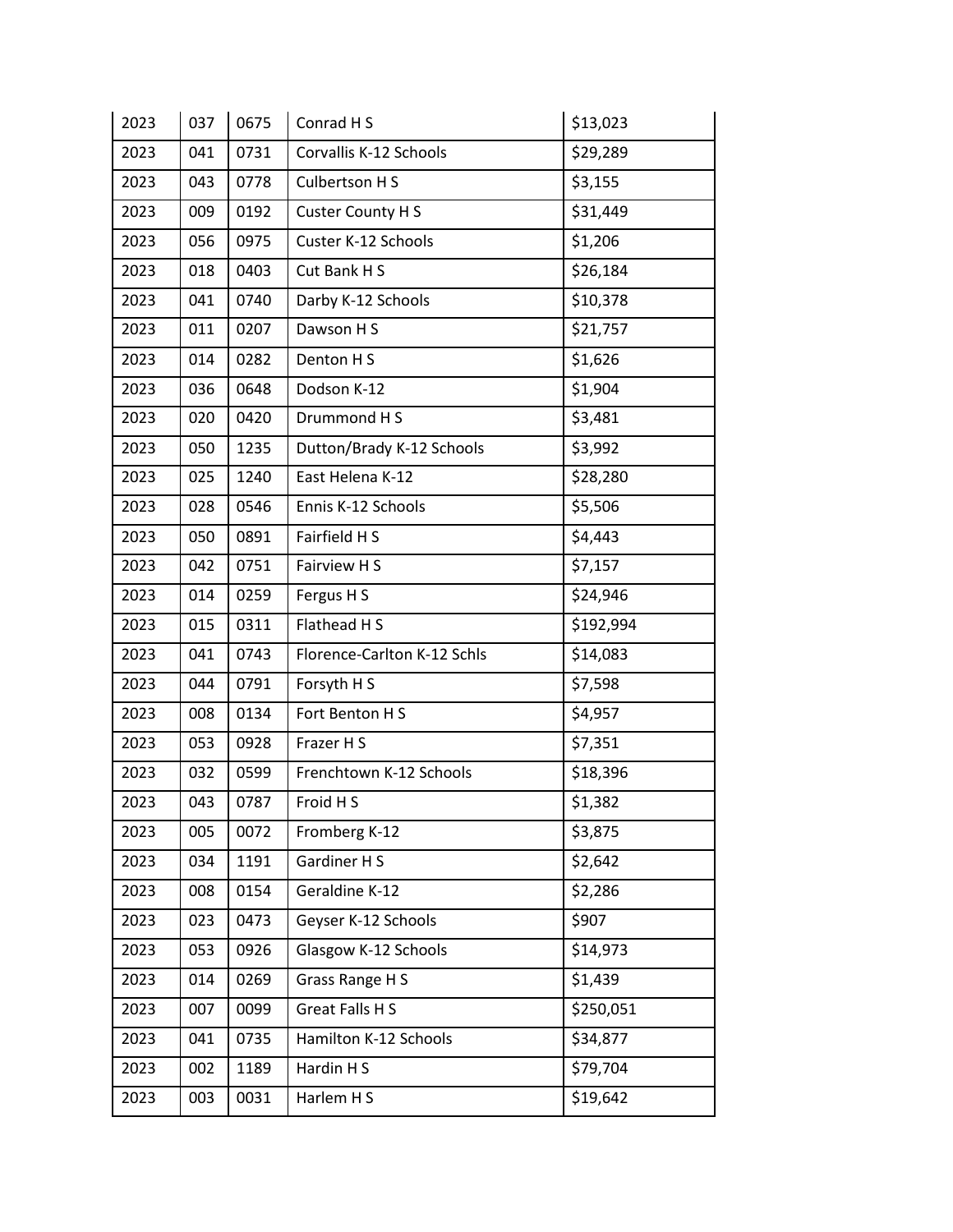| 2023 | 054 | 0946 | Harlowton K-12               | \$7,994   |
|------|-----|------|------------------------------|-----------|
| 2023 | 028 | 0543 | Harrison K-12 Schools        | \$2,309   |
| 2023 | 021 | 0428 | Havre H S                    | \$55,271  |
| 2023 | 003 | 1213 | Hays-Lodge Pole K-12 Schls   | \$11,271  |
| 2023 | 025 | 0488 | Helena H S                   | \$143,889 |
| 2023 | 053 | 0933 | Hinsdale H S                 | \$2,160   |
| 2023 | 023 | 0469 | Hobson K-12 Schools          | \$2,742   |
| 2023 | 045 | 0815 | Hot Springs K-12             | \$7,826   |
| 2023 | 056 | 0983 | Huntley Project K-12 Schools | \$16,863  |
| 2023 | 052 | 0923 | Hysham K-12 Schools          | \$2,911   |
| 2023 | 022 | 0457 | Jefferson H S                | \$16,069  |
| 2023 | 005 | 0061 | Joliet H S                   | \$6,046   |
| 2023 | 054 | 0949 | Judith Gap H S               | \$2,107   |
| 2023 | 042 | 0769 | Lambert H S                  | \$1,382   |
| 2023 | 044 | 1230 | Lame Deer H S                | \$37,951  |
| 2023 | 056 | 0971 | Laurel H S                   | \$33,853  |
| 2023 | 019 | 0411 | Lavina K-12 Schools          | \$1,938   |
| 2023 | 027 | 0522 | Libby K-12 Schools           | \$41,296  |
| 2023 | 001 | 0009 | Lima K-12 Schools            | \$2,240   |
| 2023 | 027 | 0528 | Lincoln County H S           | \$27,818  |
| 2023 | 025 | 1221 | Lincoln K-12 Schools         | \$3,052   |
| 2023 | 056 | 1241 | Lockwood K-12                | \$30,222  |
| 2023 | 002 | 1190 | Lodge Grass H S              | \$25,261  |
| 2023 | 036 | 0659 | Malta K-12 Schools           | \$12,556  |
| 2023 | 016 | 0348 | Manhattan High School        | \$11,175  |
| 2023 | 046 | 0822 | Medicine Lake K-12 Schools   | \$1,914   |
| 2023 | 033 | 0608 | Melstone H S                 | \$2,289   |
| 2023 | 032 | 0584 | Missoula H S                 | \$253,195 |
| 2023 | 014 | 0274 | Moore H S                    | \$2,301   |
| 2023 | 045 | 0812 | Noxon H S                    | \$9,061   |
| 2023 | 048 | 0847 | Park City H S                | \$5,807   |
| 2023 | 034 | 0613 | Park HS                      | \$28,635  |
| 2023 | 020 | 0416 | Philipsburg K-12 Schools     | \$4,561   |
| 2023 | 045 | 0803 | Plains K-12                  | \$11,753  |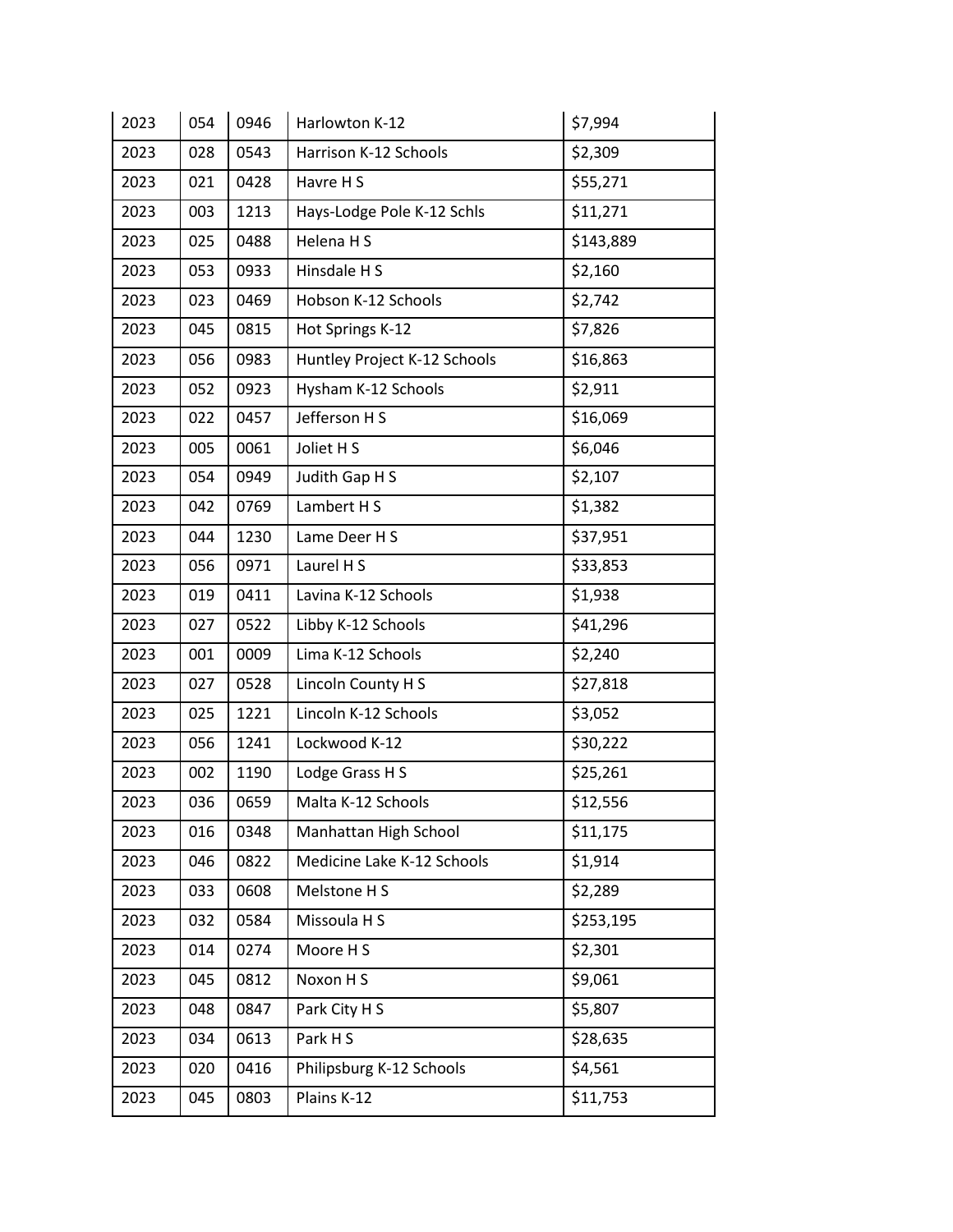| 2023 | 002 | 1214 | Plenty Coups H S         | \$7,648  |
|------|-----|------|--------------------------|----------|
| 2023 | 046 | 0828 | Plentywood K-12 Schools  | \$7,030  |
| 2023 | 024 | 0478 | Polson H S               | \$45,045 |
| 2023 | 043 | 0776 | Poplar H S               | \$32,192 |
| 2023 | 038 | 0706 | Powder River Co Dist H S | \$4,699  |
| 2023 | 039 | 0713 | Powell County H S        | \$17,725 |
| 2023 | 050 | 0895 | Power HS                 | \$1,672  |
| 2023 | 048 | 0859 | Rapelje H S              | \$1,134  |
| 2023 | 005 | 0057 | Red Lodge H S            | \$8,141  |
| 2023 | 048 | 0851 | Reed Point H S           | \$1,422  |
| 2023 | 011 | 0228 | Richey H S               | \$2,171  |
| 2023 | 021 | 1229 | Rocky Boy H S            | \$27,297 |
| 2023 | 024 | 1200 | Ronan H S                | \$49,347 |
| 2023 | 044 | 0795 | Rosebud K-12             | \$1,466  |
| 2023 | 033 | 0606 | Roundup High School      | \$16,877 |
| 2023 | 014 | 0280 | Roy K-12 Schools         | \$1,340  |
| 2023 | 019 | 0407 | Ryegate K-12 Schools     | \$1,708  |
| 2023 | 036 | 0657 | Saco H S                 | \$1,788  |
| 2023 | 042 | 0748 | Savage H S               | \$1,133  |
| 2023 | 010 | 0194 | Scobey K-12 Schools      | \$4,899  |
| 2023 | 051 | 0911 | Shelby H S               | \$9,970  |
| 2023 | 056 | 0986 | Shepherd H S             | \$13,357 |
| 2023 | 028 | 0538 | Sheridan H S             | \$4,997  |
| 2023 | 034 | 1228 | Shields Valley H S       | \$4,003  |
| 2023 | 042 | 0746 | Sidney H S               | \$20,722 |
| 2023 | 007 | 0118 | Simms H S                | \$11,420 |
| 2023 | 024 | 0481 | St Ignatius K-12 Schools | \$22,158 |
| 2023 | 031 | 0582 | St Regis K-12 Schools    | \$6,082  |
| 2023 | 023 | 0464 | Stanford K-12 Schools    | \$2,733  |
| 2023 | 041 | 0733 | Stevensville H S         | \$28,571 |
| 2023 | 051 | 0903 | Sunburst K-12 Schools    | \$4,475  |
| 2023 | 031 | 0579 | Superior K-12 Schools    | \$7,717  |
| 2023 | 049 | 0882 | Sweet Grass County H S   | \$9,413  |
| 2023 | 040 | 0726 | Terry K-12 Schools       | \$3,557  |